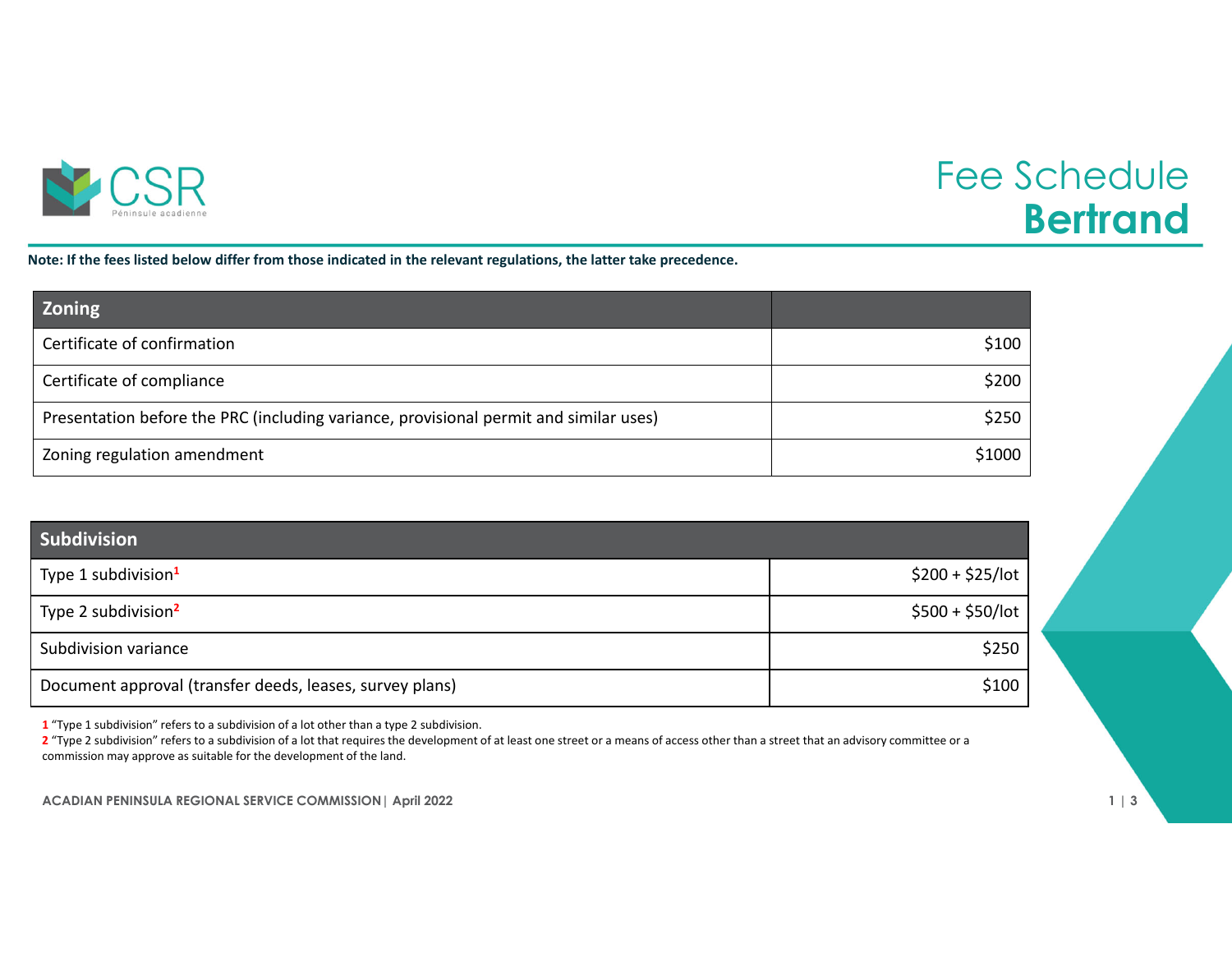

## Fee Schedule **Bertrand**

Note: If the fees listed below differ from those indicated in the relevant regulations, the latter take precedence.

| <b>Construction permits</b>                                               |                  |
|---------------------------------------------------------------------------|------------------|
| Construction costs / base rate                                            | \$5              |
| Construction costs per \$1,000 assessed value                             | \$5              |
| <b>Demolition costs</b>                                                   | \$25             |
| Development costs for permits ranging from \$25,000 to \$50,000           | \$0              |
| Development costs for permits ranging from \$50,001 to \$100,000          | \$0              |
| Development costs for permits of \$100,001 or more                        | \$0              |
| The cost of a permit is doubled in the case of an infraction <sup>1</sup> | YES <sup>4</sup> |
| Type A development costs <sup>2</sup>                                     | \$50             |
| Type B development costs <sup>3</sup>                                     | \$80             |
| Type A permit renewal <sup>2</sup>                                        | \$0              |
| Type B permit renewal <sup>3</sup>                                        | \$0              |
| Construction costs (permit renewal)                                       | \$0              |

**ACADIAN PENINSULA REGIONAL SERVICE COMMISSION| April 2022 2 | 3**